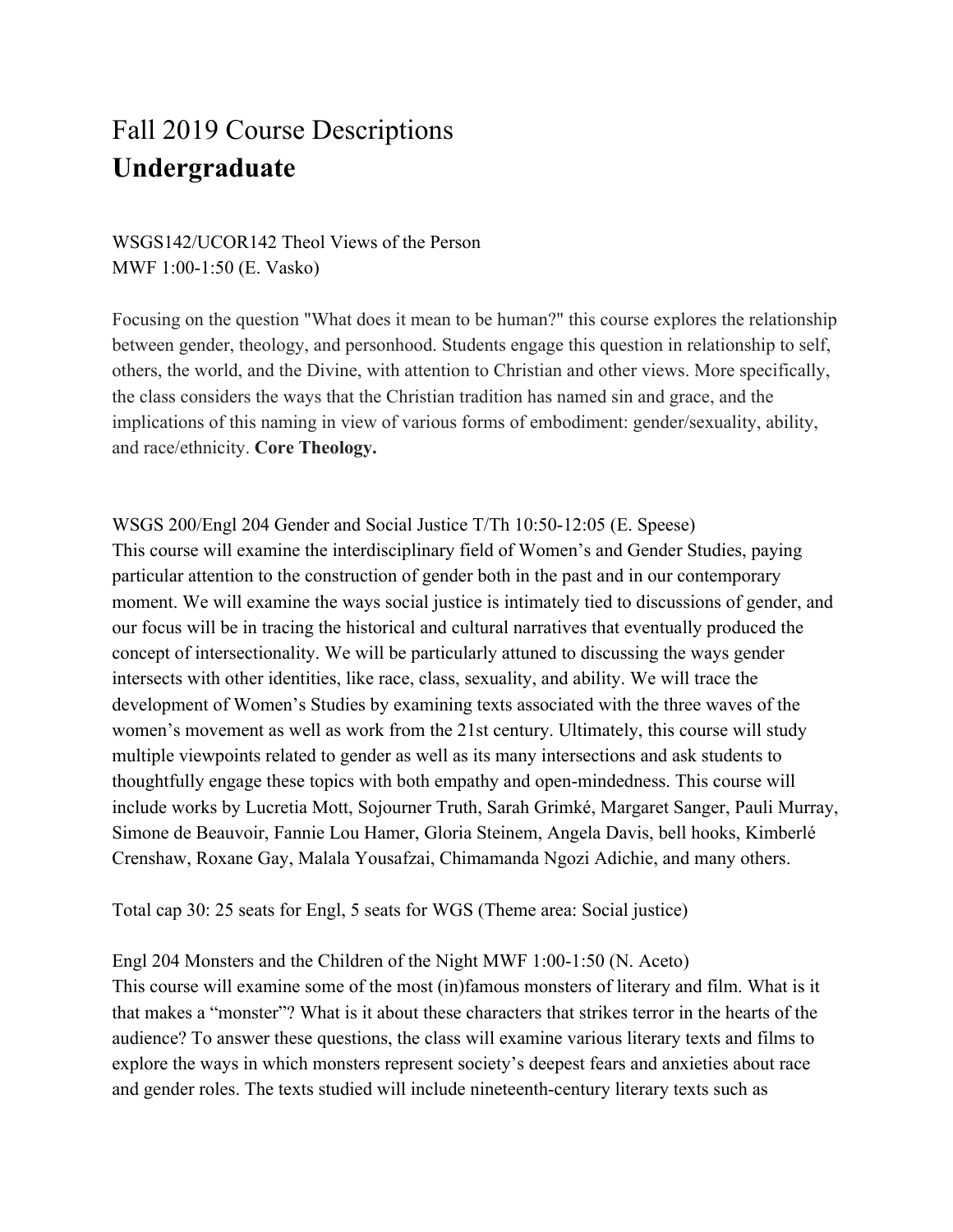Frankenstein, Carmilla, Dracula, and The Strange Case of Dr. Jekyll and Mr. Hyde, as well as films and stories of the twentieth-century which carry on this monstrous tradition, including Nosferatu (1922), "The Call of Cthulhu" (1928), King Kong (1933), and Aliens (1986). The course will focus on the ways in which these monstrous characters, as well as their (often) female victims, challenge the bodily "norms" and traditional sexualities of modern Western society. These will be examined in three units: Monstrous Invasions, Monstrous Sexualities, and Monstrous Mothers/Monstrous Births. To more fully understand these themes, we will be discussing theories of imperialism, race, gender, sexuality, and embodiment to more deeply understand the texts and the cultural environment in which they were created. Additionally, the class will examine how the texts reflect the way Western civilization continues to use the language of monstrosity define those who live outside the norms of conventional society.

WSGS 210-01/SOCI 210 Sociology of Sex and Gender T/Th 9:25-10:40 (S. Macmillen) This course will explore the domain of sexual identity, the concomitant notion of the social construction of gender, and the concept of deviance. While our point of departure is distinctively sociological, we will attempt to examine the issues in a broader context. Consequently, we will be drawing from diverse fields such as philosophy, cultural studies, anthropology, psychology, literature, and popular culture. The readings will focus on power, addressing the conditions under which the gender system intersects with other factors to create various kinds of power and powerlessness. We will analyze contemporary films for what they can tell us about the popular conceptions of sex and gender identities, relations, and constructions. The readings will also address how people empower themselves, both personally and collectively. We will have numerous guest speakers, and although it will be a standard lecture course, active student participation will be highly encouraged.

WSGS 225-01/SOCI 225 Family Systems MWF 12:00-12:50 (TBA/Ahmed) A study of the family institution and its interaction with other community institutions.

WSGS 316W/Engl 316W Healthcare and Literature MWF 12-12:50 and T/Th 9:25 (R. May) This course explores representations of healthcare and medical knowledge in the West since about 1800 with an emphasis on the gendered construction of the medical practitioner and his engagement with the body. We will study the history of human dissection and learn how this vital medical privilege was not always valorized as a legitimate medical practice. We will also examine patient-provider communication dynamics and especially how gender and socioeconomic status can affect communication, how patients experience their illnesses, and how practitioners treat them. We will address physical and mental illness, stigma, burnout, resilience and empowerment. We will at all times consider what defines patient-centered care within quality of life vs. quantity of life debates.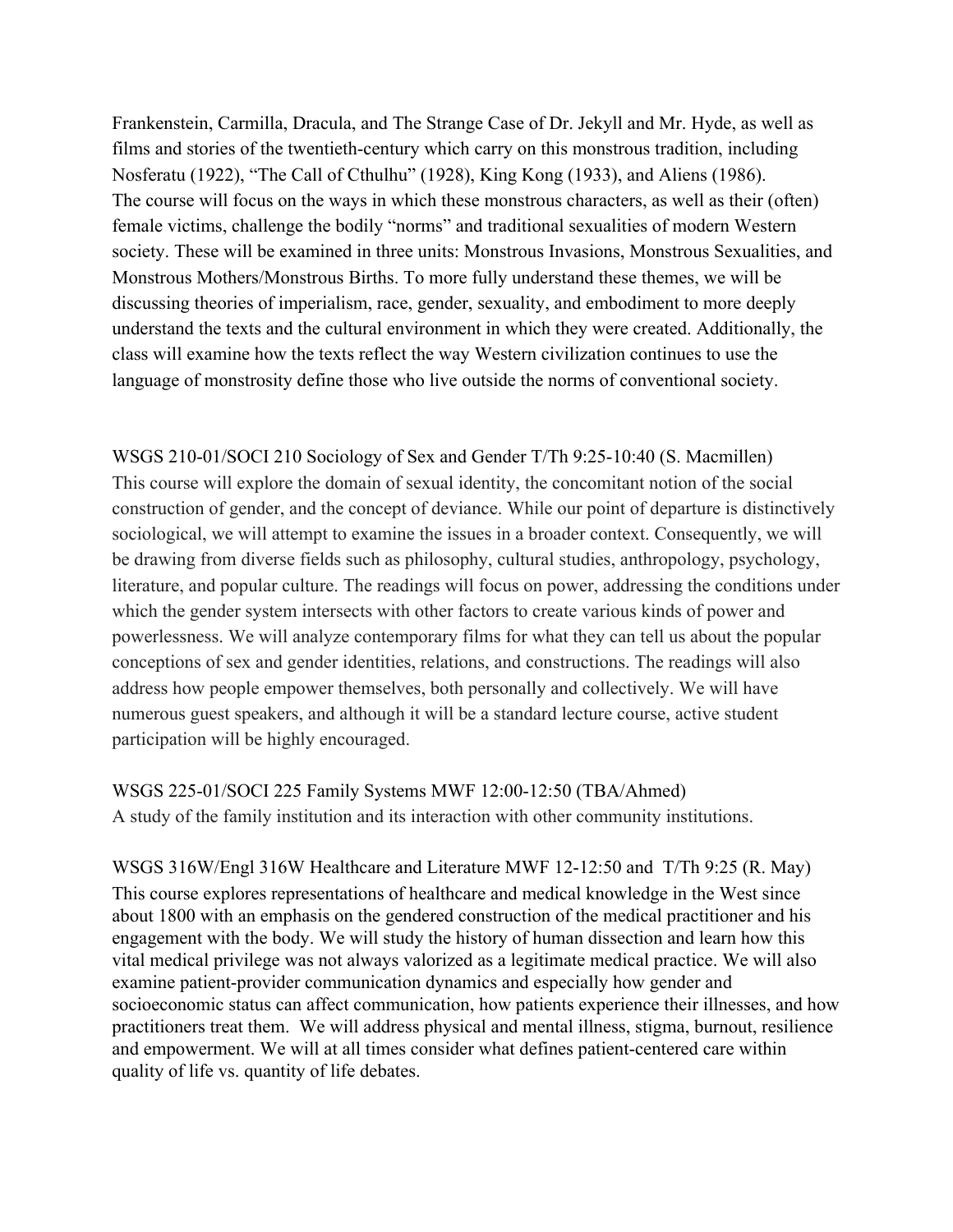Guest speakers in harm reduction will visit to discuss the opioid crisis in Pittsburgh; a DPT will visit to discuss PT and chronic pain, and you will have an opportunity to visit the campus cadaver lab.

## WSGS 322/ENGL 322/WDLI 324/AFST 322 Global Literature Survey T/Th 9:25- 10:40 (E. Mirmotahari)

This course will explore world literature as a set of active critical practices that call attention to the way we categorize literary texts and the assumptions that inform that categorization. This course will emphasize the idea of world literature and its development through the various scholarly debates and relationships that have shaped it. These include world literature's relationship to translation, "ethnic"/minority literatures, immigration, the "culture wars" (debates over canons), as well as colonialism and globalization.

The course readings for ENGL 322, and especially the primary readings, are largely selections by women writers. Most of the secondary texts are also by women writers—including Ngozi Adichie, Eva Hoffman, and Anita Desai, among others. The syllabus thus makes conspicuous the normative practice of selecting male writers for course syllabi. All the course objectives and learning blocs will be mediated through gender and gendering discourse.

Fulfills Core Curriculum Global Diversity and Social Justice Theme Area requirements.

WSGS 351/THEO 351 Sexuality and Christian Ethics T/Th 9:25-10:40 (E. Cochran) Sex, sexuality, and social structures (such as the family) in which sexual interchanges play a constitutive role pose moral questions that are central to human identity and that are distinct from questions raised by other human experiences. This course explores the moral questions of sexual ethics in conversation with the intellectual resources of the Christian tradition, with special attention paid to Catholic theology.

One central focus of the course is the notion of natural law, a philosophical and Christian conviction that the natural world reflects divine goodness and offers norms and guidelines for shaping human behavior. Most Catholic advocates of natural law believe that teachings specific to the Christian faith and the Christian Scriptures will coincide with certain universal moral norms and commitments that extend across cultures. Some critics of Catholic natural law theory argue that this theory purports to be universal and rooted in human nature but is in fact overly shaped by the particulars of a specific religious tradition. This course explores the interworkings of religious faith and human reason in forming human beings' personal and social values, in particular those values that undergird moral norms related to sexual practices.

As part of its broader consideration of natural law, this course is particularly attentive to ways in which certain conceptions and constructions of gender are at work in moral norms regarding sexual behavior. Much of Christian teaching on sex presumes a fixed understanding of "male"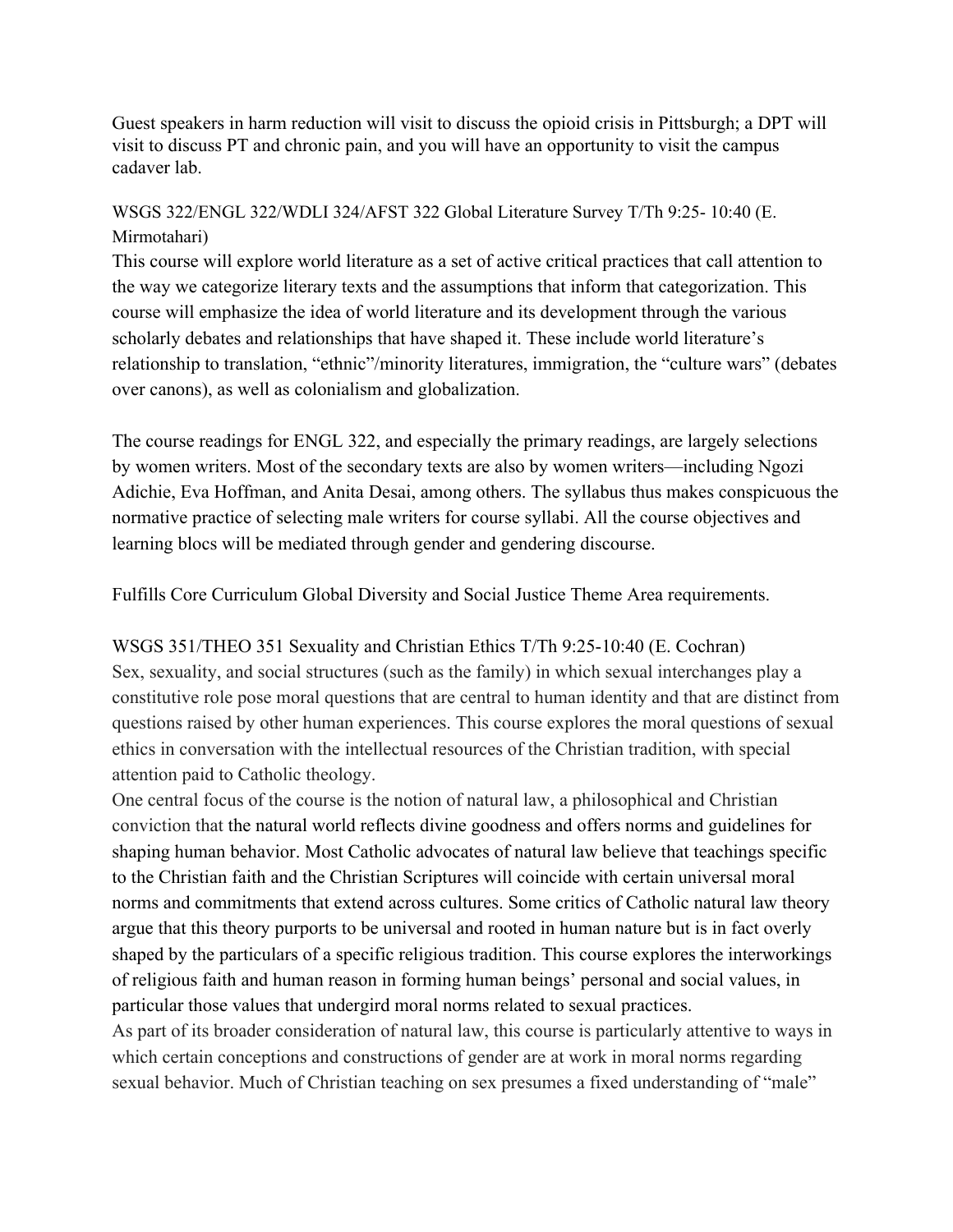and "female" as static and binary categories with biological roots. This presumption is reinforced in Catholic understanding of the natural law, particularly in the idea of gender "complementarity" as developed in John Paul II and likewise at work in various moral arguments developed by mainline and evangelical Protestants in the United States. This course considers whether, as Martha Nussbaum puts it in *Sex and Social Justice*, moral norms associated with a biological view of two clearly differentiated genders are clearly the result of a shared human reason or the result of beliefs that are historically, culturally, and socially conditioned. This consideration will particularly emphasize the role of religious traditions in shaping these moral convictions. Questions about the relative roles of intuitive moral faculties, cultural and social influences, and religious influences in shaping gender norms prove important for critical reflection on a number of contemporary moral issues such as sexual violence and sex trafficking, the "hookup culture," pornography, and prostitution.

WSGS 353/PSYC 353 15421 Psych of Gender (Staff) MW 3:00-4:15 (Time subject to change) In Psychology of Gender, we elaborate critical theoretical perspectives on gender toward understanding how gendered conditions affect psychological life, forms of embodiment and sociocultural experiences. We read psychological, philosophical, and literary texts, as well as screening and interpreting film and video. OUr focus includes understanding gender in contexts of contemporary popular culture, including music, films, news reporting, television and web culture. Goals for the course include deeply engaged conversation about the rich complexities of our gendered world and increasingly nuanced development of our individual perspectives on what it means to be a gendered subjectivity.

WGS 421/MDIA 421 Sex, Myth, and the Media T/Th 4:30-5:45 (M. Patterson) This course will examine the role of mass media in reinforcing or challenging common cultural definitions of masculinity and femininity and power relationships between the sexes. In analyzing various mass media--including print, television, Internet publishing, electronic games, and film--we will apply gender theory and connect these artifacts to their historical moment. Students' own experiences, insights, questions, and ideas are a key part of this course. Throughout the term, we will consider not only what is in terms of gender roles, but also what might be.

WSGS 424/POSC 424 Women, Minorities and Politics MWF 2:00-2:50 (K. Coopie) What is true of every member of the society, individually, is true of them all collectively; since the rights of the whole can be no more than the sum of the rights of the individuals."

- Thomas Jefferson to James Madison, 1789.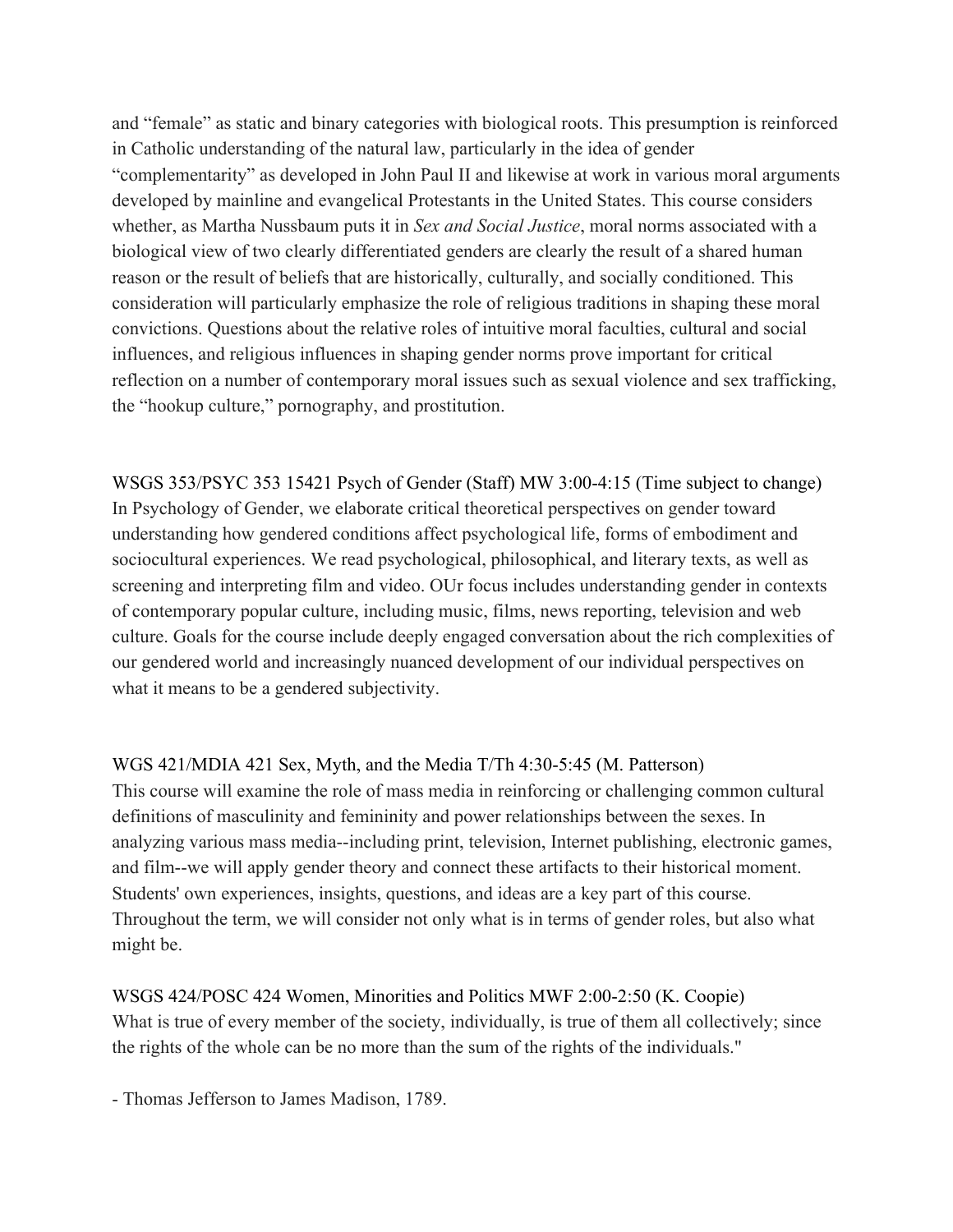When we think of Civil Rights in the United States, most people automatically associate this term with the movement for equality by African-Americans in the mid-twentieth century. Yet there have been many other groups that have faced discrimination throughout our history – and many that still do not enjoy the same rights as others to this day.

In this course, we will examine the struggles of not only race, but also ethnicity, gender, sexual orientation, amongst other disaffected groups. Our focus on certain groups is not meant to highlight or claim that their struggles are greater than others; rather, we are focusing on groups and movements that have engaged in visible political battles over the years.

#### WSGS 418W/Engl 428W Slave Narratives MWF 11-11:50 (K. Glass)

Navigating sentimental, antislavery, and abolitionist discourses, slave narratives highlight the dignity of African Americans and foreground their enduring cultural traditions. Calling for abolition in their narratives, blacks also mobilized this form to document extreme hardships and craft triumphant tales of freedom.

 Using frameworks of race, class, and gender, students in this course will examine iterations of the slave narrative from 1845-1868. In particular, we will historicize early black autobiographies and examine their formal and sociopolitical concerns. Readings will include critical essays and primary texts by Frederick Douglass, Ellen and William Craft, Harriet Jacobs, Solomon Northup, Elizabeth Keckley, and many others. In this course, students will acquire a nuanced understanding of African-American slave narratives and relevant black critical/theoretical traditions.

WSGS 434W/ENGL 434W-01 Feminist Theory TR 4:30-5:45 (F. Barrett) This course will introduce students to feminist methodologies, exploring how these methodologies might be useful to the analysis of literary texts and other forms of representation. We will consider developments in feminist theory from the 1960's through the contemporary moment, beginning with foundational texts from Second Wave US feminism and French feminist theory. While mapping the relationship between different currents in feminist thought, we will also consider the ways that feminist theory has been shaped by the methods of Marxism, Freud, post-structuralism, cultural criticism, and radical feminisms. We will study the ways that feminist theory has served as a foundation for queer and trans theory, and we will also consider how feminist theory has worked to shape post-colonial theory. Readings for the class will be drawn from the work of Simone DeBeauvoir, Luce Irigaray, Hélène Cixous, Monique Wittig, bell hooks, Adrienne Rich, Audre Lorde, Donna Haraway, Chandra Mohanty, Gloria Anzaldua,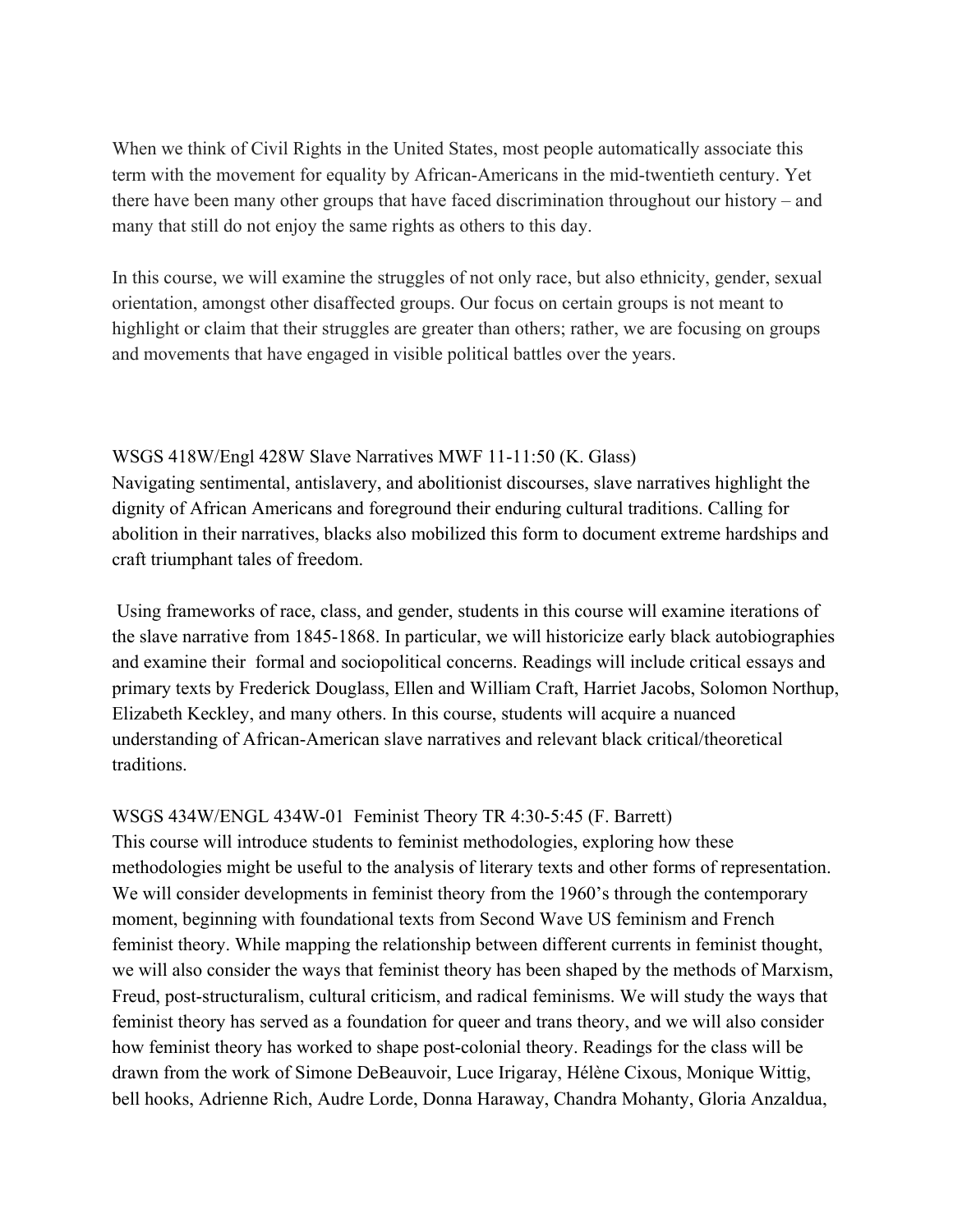Lauren Berlant and Sara Ahmed among others. Class meetings will be spent discussing critical/theoretical essays and will require active intellectual engagement and exchange among all participants. Students will be given the opportunity to write a final paper that is informed by feminist theories within the context of their particular field of interest.

## **Graduate**

## WGS 521/MDIA521 Sex, Myth and Media T/Th 4:30-5:45 (M. Patterson)

This course will examine the role of mass media in reinforcing or challenging common cultural definitions of masculinity and femininity and power relationships between the sexes. In analyzing various mass media--including print, television, Internet publishing, electronic games, and film--we will apply gender theory and connect these artifacts to their historical moment. Students' own experiences, insights, questions, and ideas are a key part of this course. Throughout the term, we will consider not only what is in terms of gender roles, but also what might be.

## WGS 558/Engl 558 Documentary Poetics M 6:00-8:40 (L. Kinnahan)

Looking primarily at 20th century N. American poetry, along with 1930s photo-documentary books and the rise of documentary photography, this course will focus on the diverse approaches, materials, and forms through which poetry explores the concept of "documentary" and "witness." We will lay a foundation for this focus through looking at poetry and photo-documentary books from the first half of the century and then move to the contemporary period (especially the 1990s to the present). We will read works that challenge us to think about intersectional relations between gender, race, and class, and the interactions of written and visual forms of expression. In particular, the course will explore the following:

1) Relationships between photography and poetry, as well as the relationship of visual culture, visual art, and poetry

2) Uses of documents, documentary material, & archives

3) Relationship of documentary approaches to social ideas about gender, race, class 4)Poetic documentary stances of "witness" - to poverty & economic changes, social migrations, social movements (Civil Rights, Women's Movement, etc), and socio-historical contexts & narratives (capitalism  $\&$  industry; N. American histories of marginal groups/voices such as women, African-Americans, and working class; media and the dominance of the image; and more).

WSGS 568/Engl 568 Feminist Theory Tues/Th 4:30-5:45 (F. Barrett) This course will introduce students to feminist methodologies, exploring how these methodologies might be useful to the analysis of literary texts and other forms of representation.